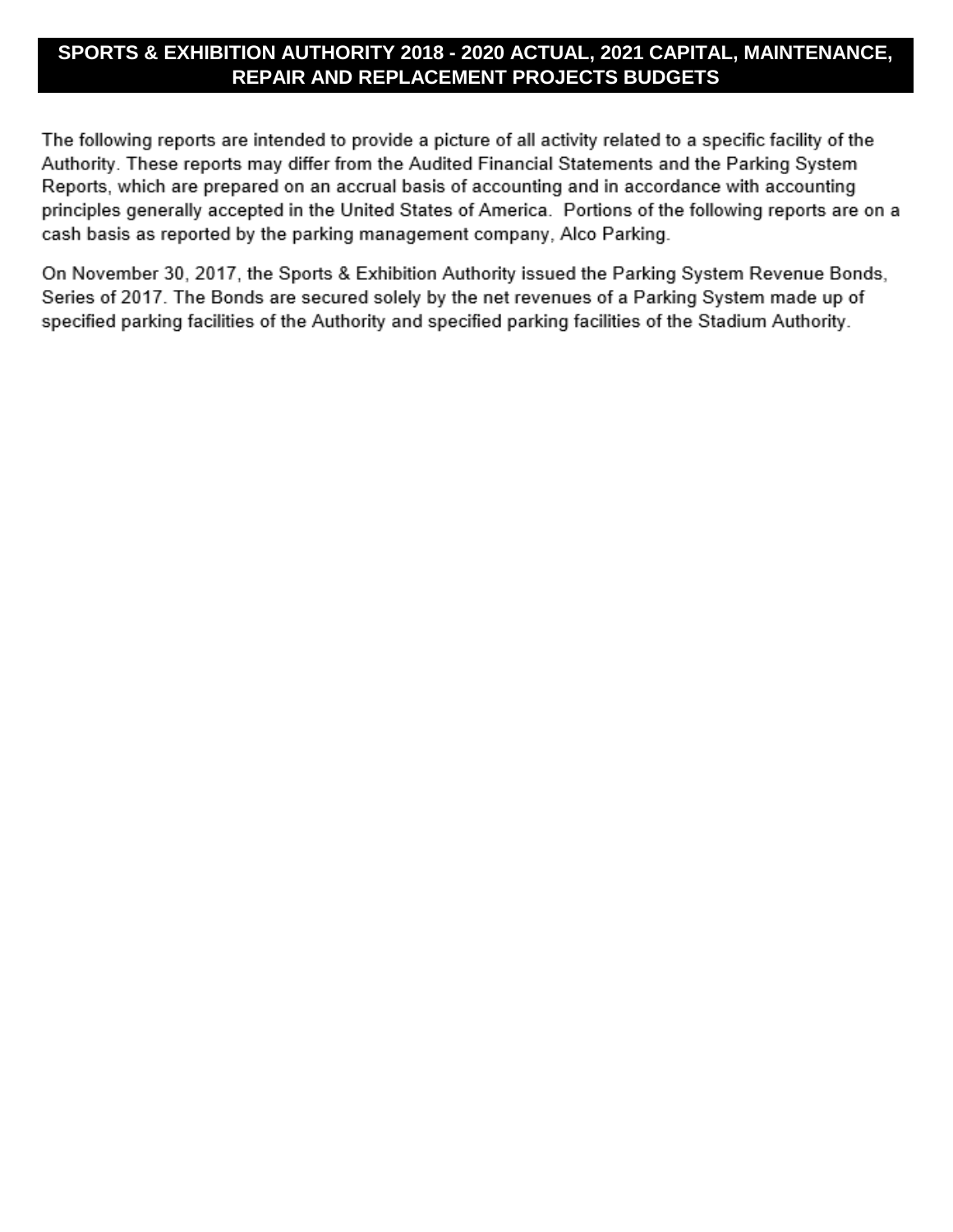## **CONVENTION CENTER CAPITAL, MAINTENANCE, REPAIR AND REPLACEMENT PROJECTS**

| <b>PROJECT</b>                                                 |    | <b>ACTUAL</b><br>2018 | <b>ACTUAL</b><br>2019 |  | <b>ACTUAL</b><br>2020 |    | <b>BUDGET</b><br>2021 |  |
|----------------------------------------------------------------|----|-----------------------|-----------------------|--|-----------------------|----|-----------------------|--|
|                                                                |    |                       |                       |  |                       |    |                       |  |
| <b>MAINTENANCE, REPAIR AND REPLACEMENT</b>                     |    |                       |                       |  |                       |    |                       |  |
| Operational Improvements (Painting, Carpet, Repairs, Cleaning) | \$ | 173,055               | \$<br>80,398 \$       |  |                       | \$ | 125,000               |  |
| Caulking, Sealers and Sealants                                 |    | 26,421                | 50,166                |  |                       |    |                       |  |
| <b>Mechanical Projects</b>                                     |    | 34,524                | 233                   |  | 20,400                |    | 135,000               |  |
| <b>Wastewater Treatment Plant</b>                              |    | 23,608                | 16,727                |  | 9,922                 |    |                       |  |
| <b>Chiller Plant</b>                                           |    | 61,162                | 138,312               |  | 26,174                |    | 107,000               |  |
| Plumbing                                                       |    |                       |                       |  |                       |    | 182,000               |  |
| Electrical                                                     |    | 24,561                | 6,557                 |  |                       |    |                       |  |
| <b>Green Initiatives</b>                                       |    | 76,218                |                       |  |                       |    |                       |  |
| Furniture, Fixture and Equipment                               |    | 293,318               |                       |  |                       |    |                       |  |
| <b>Loading Dock</b>                                            |    | 5,304                 |                       |  |                       |    |                       |  |
| Fire Protection and System Repairs                             |    |                       |                       |  | 13,130                |    |                       |  |
| Security Systems Repair and Replacement                        |    | 31,230                | 79,727                |  |                       |    | 157,000               |  |
| <b>Structural Remediation</b>                                  |    | 16,590                |                       |  |                       |    |                       |  |
| <b>HVAC and Sprinkler Improvement</b>                          |    | 35,431                | 555                   |  |                       |    |                       |  |
| HVAC - BAS Field Controller Replacement                        |    |                       |                       |  | 4,125                 |    |                       |  |
| <b>Parking Garage</b>                                          |    |                       | 30,230                |  |                       |    |                       |  |
| <b>CCRFP</b>                                                   |    |                       |                       |  |                       |    | 10,000                |  |
| <b>Unanticipated Building Operating Expenses</b>               |    | 96,940                | 433,589               |  | 91,760                |    | 100,000               |  |
| SUBTOTAL MAINTENANCE, REPAIR AND REPLACEMENT                   |    | 898,362               | 836,493               |  | 165,511               |    | 816,000               |  |
|                                                                |    |                       |                       |  |                       |    |                       |  |
| <b>CAPITAL</b>                                                 |    |                       |                       |  |                       |    |                       |  |

| <b>HVAC</b>                                                    | 39,192         |                  | 556,904          | 650,000   |
|----------------------------------------------------------------|----------------|------------------|------------------|-----------|
| Fire Protection System/Fire System Repairs                     |                | 20,114           |                  |           |
| Operational Improvements (Painting, Carpet, Repairs, Cleaning) | 34,390         | 579,446          |                  |           |
| Signage                                                        | 440,720        | 1,056,474        | 71,827           |           |
| <b>Westin Walkway Connectivity</b>                             | 56,577         |                  |                  |           |
| <b>Wastewater Treatment Plant</b>                              |                | 26,000           |                  |           |
| <b>Chiller Plant</b>                                           | 11,278         | 1,398            |                  |           |
| Glass and Glazing                                              |                | 4,302            |                  |           |
| Act 129 Rebate                                                 | (83, 236)      |                  |                  |           |
| Consultant, Architectural, and Engineering Fees                | 304            |                  |                  |           |
| Food & Beverage Equipment/Repair                               | 371,511        | 19,473           | 123,493          | 259,000   |
| <b>SUBTOTAL CAPITAL</b>                                        | 2,143,472      | 5,696,072        | 7,886,275        | 1,874,000 |
| TOTAL CAPITAL, MAINTENANCE, REPAIR AND REPLACEMENT             | 3,041,834<br>S | 6,532,565<br>-55 | 8,051,786<br>-55 | 2,690,000 |

Projects may have been authorized and/or certain work undertaken in other fiscal years. The above amounts reflect cash expended in each fiscal year shown. Capital project expenditures funded by bond refinancing proceeds are not reported above.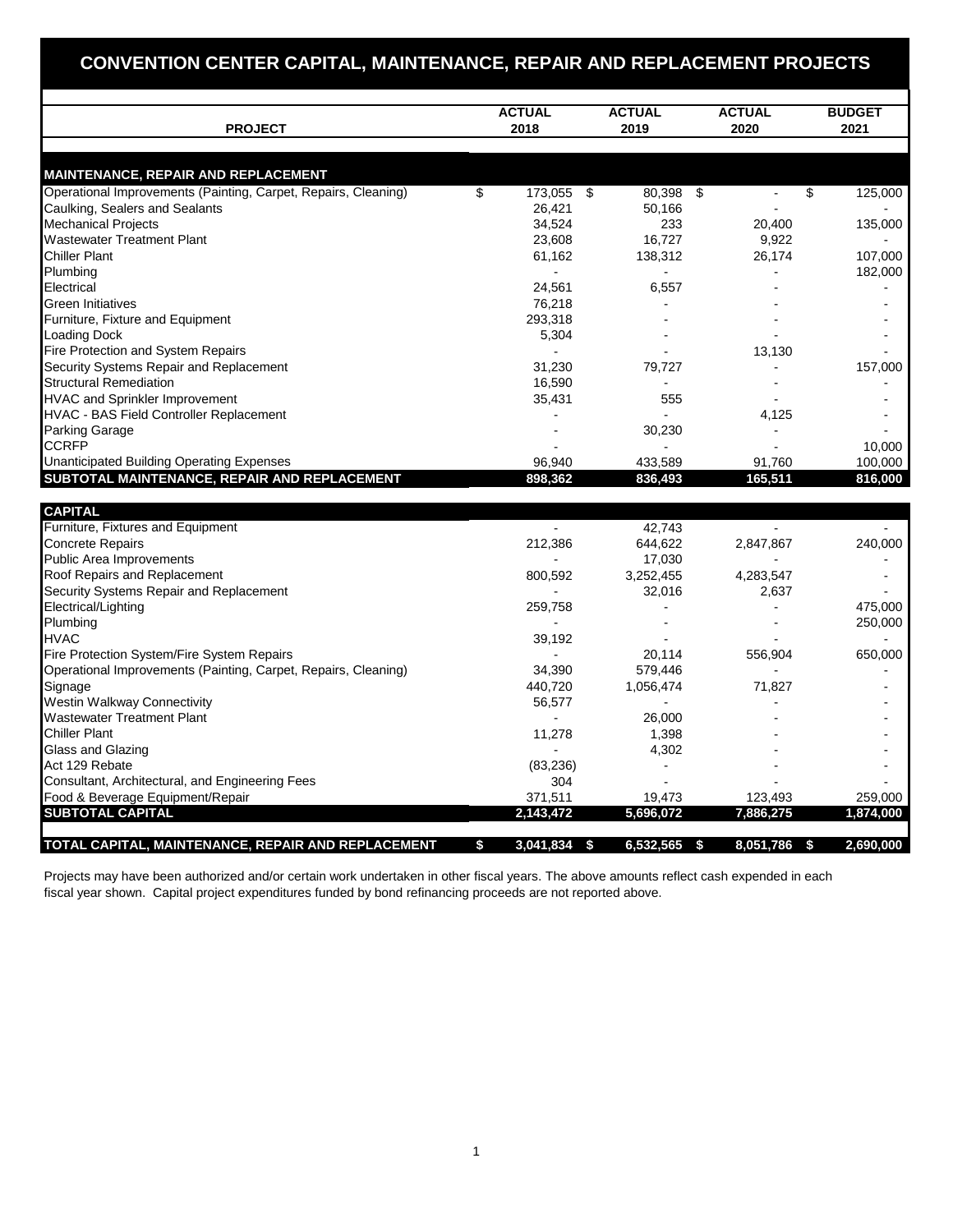## **NORTH SHORE GARAGE MAJOR, MAINTENANCE, REPAIR AND REPLACEMENT PROJECTS**

|                                                |      | <b>ACTUAL</b> | <b>ACTUAL</b> | <b>ACTUAL</b> | <b>BUDGET</b> |         |  |
|------------------------------------------------|------|---------------|---------------|---------------|---------------|---------|--|
| <b>PROJECT</b>                                 | 2018 |               | 2019          | 2020          |               | 2021    |  |
|                                                |      |               |               |               |               |         |  |
| <b>Equipment</b>                               |      |               |               |               |               |         |  |
| Lighting                                       | \$   | 4,688         | \$<br>43,000  | \$            | \$            |         |  |
| Replace/Repair Roll Gate                       |      |               |               | 3,807         |               | 15,000  |  |
| Replace Revenue Control System                 |      |               | 141,505       | 254,709       |               | 5,000   |  |
| <b>HVAC</b>                                    |      |               |               |               |               | 30,000  |  |
| Replace Hot Water Tank                         |      |               |               |               |               | 15,000  |  |
| <b>Aesthetic Improvements</b>                  |      |               |               |               |               |         |  |
| <b>Ceiling Tiles</b>                           |      |               | 7,339         |               |               |         |  |
| Paint doors, lighting fixtures and piping      |      |               |               |               |               | 10,000  |  |
| <b>Upgrade Restrooms</b>                       |      | 14,311        |               |               |               |         |  |
| Lighting in Lobby                              |      | 11,534        |               |               |               |         |  |
| <b>Clean Building Exterior</b>                 |      |               |               |               |               | 15,000  |  |
| <b>Structural Maintenance/Repairs</b>          |      |               |               |               |               |         |  |
| <b>Concrete Repairs and Sealant</b>            |      | 407,453       |               |               |               |         |  |
| Sprinkler System Upgrades                      |      |               |               |               |               | 20,000  |  |
| <b>Conduct Structural Condition Assessment</b> |      |               |               |               |               | 4,000   |  |
| <b>Post Structural Condition Repairs</b>       |      |               | 127,737       | 74,294        |               | 20,000  |  |
| Repair/Replace Sidewalks                       |      |               |               | 166,014       |               | 20,000  |  |
| Fit out cost for retail space                  |      |               |               |               |               | 288,150 |  |
| <b>TOTAL MAJOR AND MAINTENANCE, REPAIR</b>     |      |               |               |               |               |         |  |
| AND REPLACEMENT PROJECTS                       | \$   | 457,536       | \$<br>319,581 | \$<br>498,824 | \$            | 442,150 |  |

Projects may have been authorized and/or certain work undertaken in other fiscal years. The above amounts reflect cash expended in each fiscal year shown. Also, the above includes amounts paid by Alco and the Sports & Exhibition Authority. The Operating report for this garage only includes amounts paid by Alco.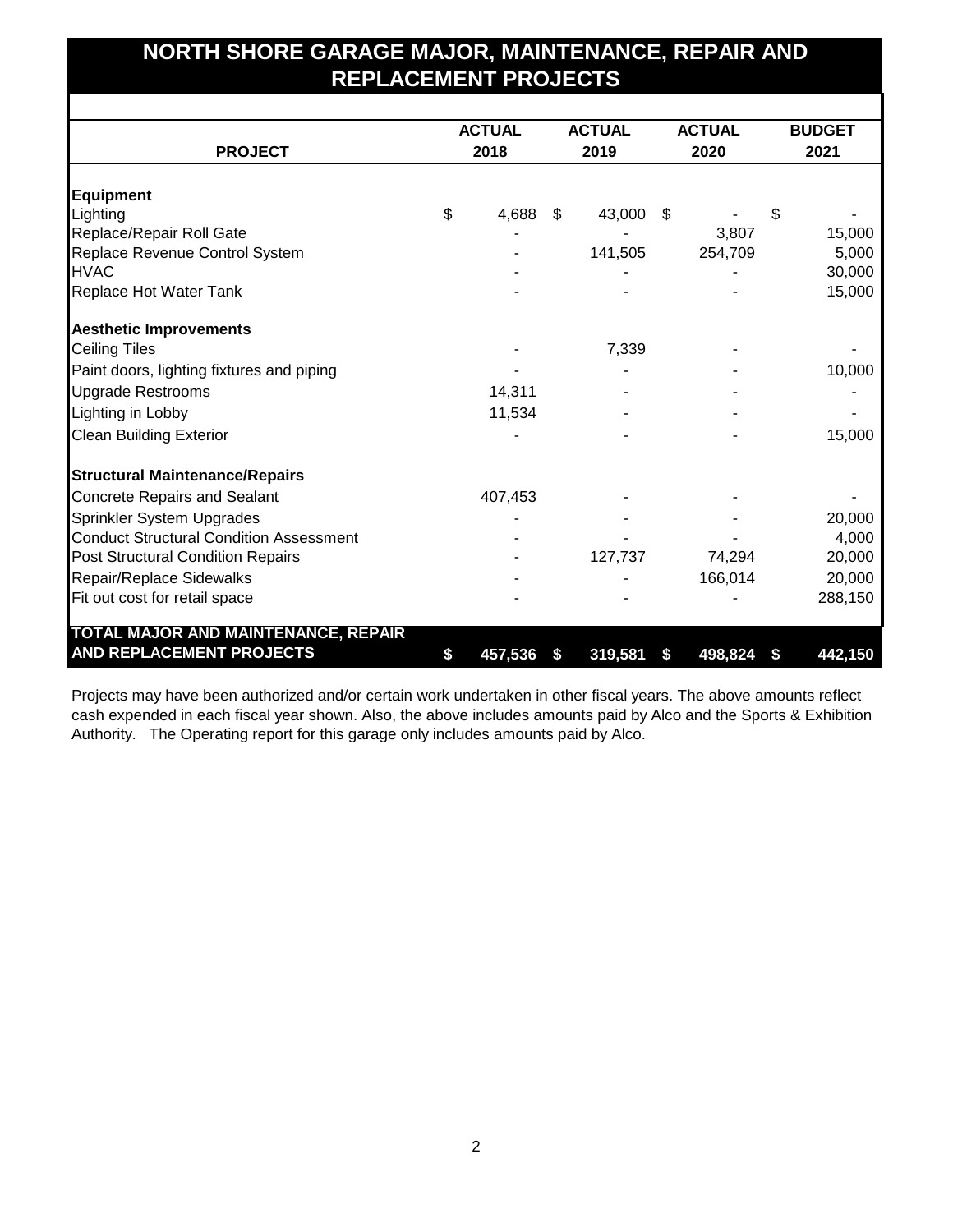| GREEN LOTS 21, 22 and 23 MAJOR, MAINTENANCE, REPAIR AND REPLACEMENT PROJECTS |               |            |               |                          |               |        |               |         |
|------------------------------------------------------------------------------|---------------|------------|---------------|--------------------------|---------------|--------|---------------|---------|
|                                                                              |               |            |               |                          |               |        |               |         |
|                                                                              | <b>ACTUAL</b> |            | <b>ACTUAL</b> |                          | <b>ACTUAL</b> |        | <b>BUDGET</b> |         |
| <b>PROJECT</b>                                                               | 2018          |            | 2019          |                          | 2020          |        |               | 2021    |
| <b>MAINTENANCE, REPAIR AND REPLACEMENT</b>                                   |               |            |               |                          |               |        |               |         |
| <b>Security System</b>                                                       |               |            |               |                          |               |        |               |         |
| Cameras and DVRs Replace/Add/Upgrade                                         | \$            | $4,278$ \$ |               | $\overline{\phantom{a}}$ | \$            |        | \$            |         |
| Equipment                                                                    |               |            |               |                          |               |        |               |         |
| Upgrade Revenue Control System                                               |               |            |               | ۰                        |               |        |               | 15,000  |
| <b>Structural Maintenance/Repairs</b>                                        |               |            |               |                          |               |        |               |         |
| Repair/Replace Sidewalks and Asphalt                                         |               |            |               |                          |               | 31,516 |               | 100,000 |
| Route/Seal Cracks                                                            |               |            |               | ۰                        |               |        |               | 17.000  |
|                                                                              |               |            |               |                          |               |        |               |         |
| TOTAL MAJOR AND MAINTENANCE, REPAIR AND REPLACEMENT                          | \$            | 4,278      |               |                          |               | 31,516 |               | 132,000 |

Projects may have been authorized and/or certain work undertaken in other fiscal years. The above amounts reflect cash expended in each fiscal year shown. Also, the above includes amounts paid by Alco and the Sports & Exhibition Authority. The Operating report for these lots only includes amounts paid by Alco.